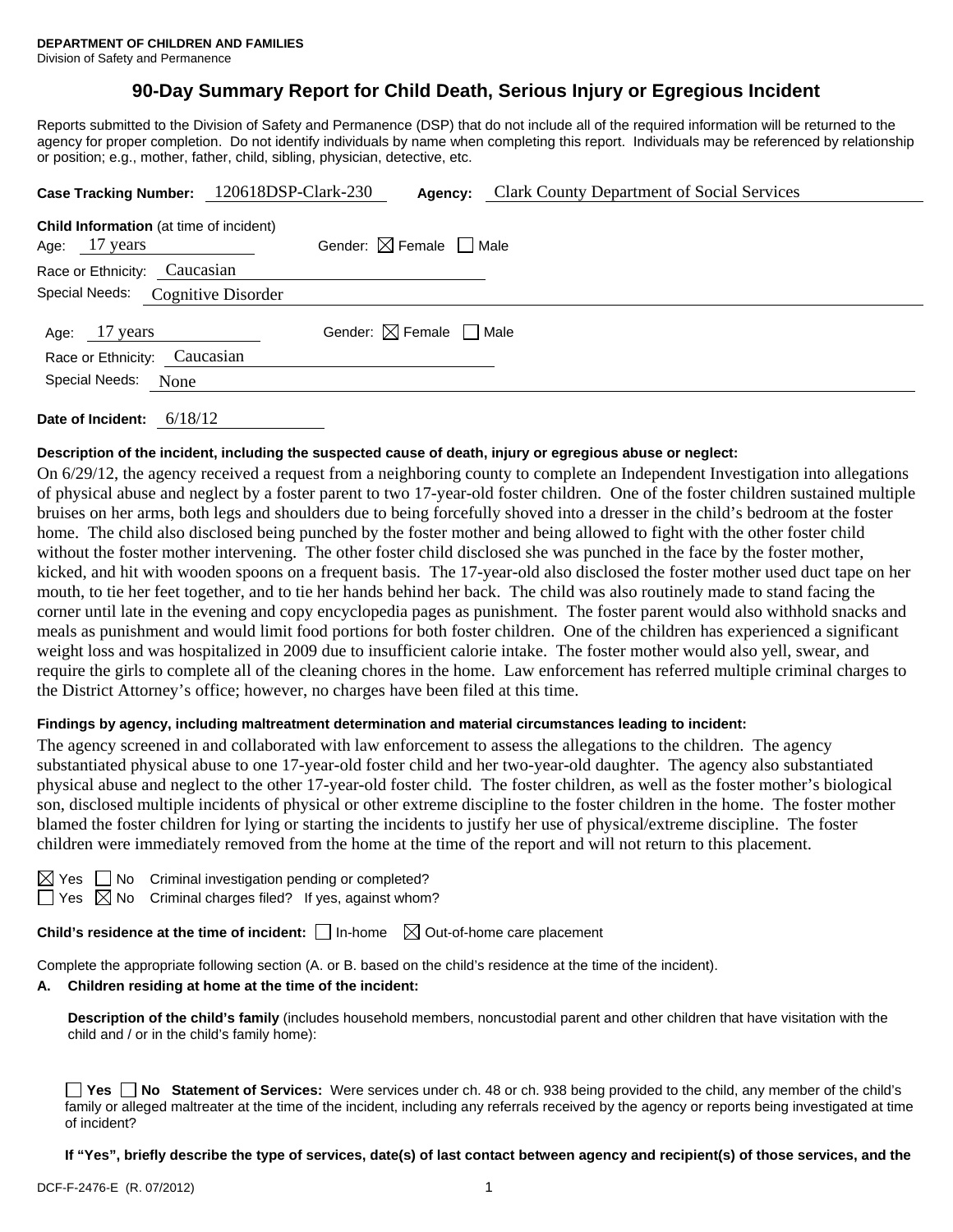**Summary of all involvement in services as adults under ch. 48 or ch. 938 by child's parents or alleged maltreater in the previous five years:** (Does not include the current incident.)

#### **Summary of actions taken by the agency under ch. 48, including any investigation of a report or referrals to services involving the child, any member of the child's family living in this household and the child's parents and alleged maltreater.** (Does not include the current incident.)

(Note: Screened out reports listed in this section may include only the date of the report, screening decision, and if a referral to services occurred at Access. Reports that do not constitute a reasonable suspicion of maltreatment or a reason to believe that the child is threatened with harm are not required to be screened in for an initial assessment, and no further action is required by the agency.)

**Summary of any investigation involving the child, any member of the child's family and alleged maltreater conducted under ch. 48 or ch. 938 and any services provided to the child and child's family since the date of the incident:** 

## **B. Children residing in out-of-home (OHC) placement at time of incident:**

## **Description of the OHC placement and basis for decision to place child there:**

The foster home consists of a single foster mother and her 11-year-old biological son. The foster mother also has three adult children who no longer live in the home. The foster mother has been a licensed foster care provider since December 2007. The placing agency determined the foster mother had the capacity and skills to meet the needs of the foster children, with the help of community and agency services. One of the children was placed in this home in March 2008. The other child, along with her own young daughter, was placed in the home in October 2011.

## **Description of all other persons residing in the OHC placement home:**

The foster mother lives in the home with her 11-year-old biological son. The foster mother's boyfriend would frequently spend time in the home; however, he does not reside full-time in the home. The foster mother had placement of two 17 year-old foster children and the two-year-old daughter of one of the foster children. The three foster children were immediately removed at the time the allegations were reported and will not return to this placement. The foster mother also has three adult children who live outside the home.

**Licensing history:** Including type of license, duration of license, summary of any violations by licensee or an employee of licensee that constitutes a substantial failure to protect and promote the welfare of the child.

The foster mother has been a licensed foster care provider since December 2007. Her licensed was renewed as a Level 2 foster home in December 2011 and is currently active; however, the revocation process will start if the foster mother does not appeal the substantiation decisions or if the substantiation decisions are upheld upon appeal. Licensing concerns were noted in 2009 for the licensing agency's foster care coordinator to address; however, it is unclear how or if these concerns had been addressed. The investigating agency has also filed a letter with the licensing agency with a list of potential foster care violations which need to be addressed at this time.

#### **Summary of any actions taken by agency in response to the incident:** (Check all that apply.)

|                        | Screening of Access report                           | Attempted or successful reunification             |
|------------------------|------------------------------------------------------|---------------------------------------------------|
|                        | Protective plan implemented                          | Referral to services                              |
| $\overline{\boxtimes}$ | Initial assessment conducted                         | Transportation assistance                         |
|                        | Safety plan implemented                              | Collaboration with law enforcement                |
|                        | Temporary physical custody of child                  | Collaboration with medical professionals          |
|                        | Petitioned for court order / CHIPS (child in need of | Supervised visitation                             |
|                        | protection or services                               | Case remains open for services                    |
|                        | Placement into foster home                           | Case closed by agency                             |
|                        | <b>Placement with relatives</b>                      | Initiated efforts to address or enhance community |
| 习                      | Ongoing Services case management                     | collaboration on CA/N cases                       |
|                        |                                                      | Other (describe):                                 |
|                        |                                                      |                                                   |

## **FOR DSP COMPLETION ONLY:**

#### **Summary of policy or practice changes to address issues identified during the review of the incident:**

Under the Child Welfare Disclosure Act (Section 48.981(7)(cr), Stats.), the DSP completes a 90-day review of the agency's